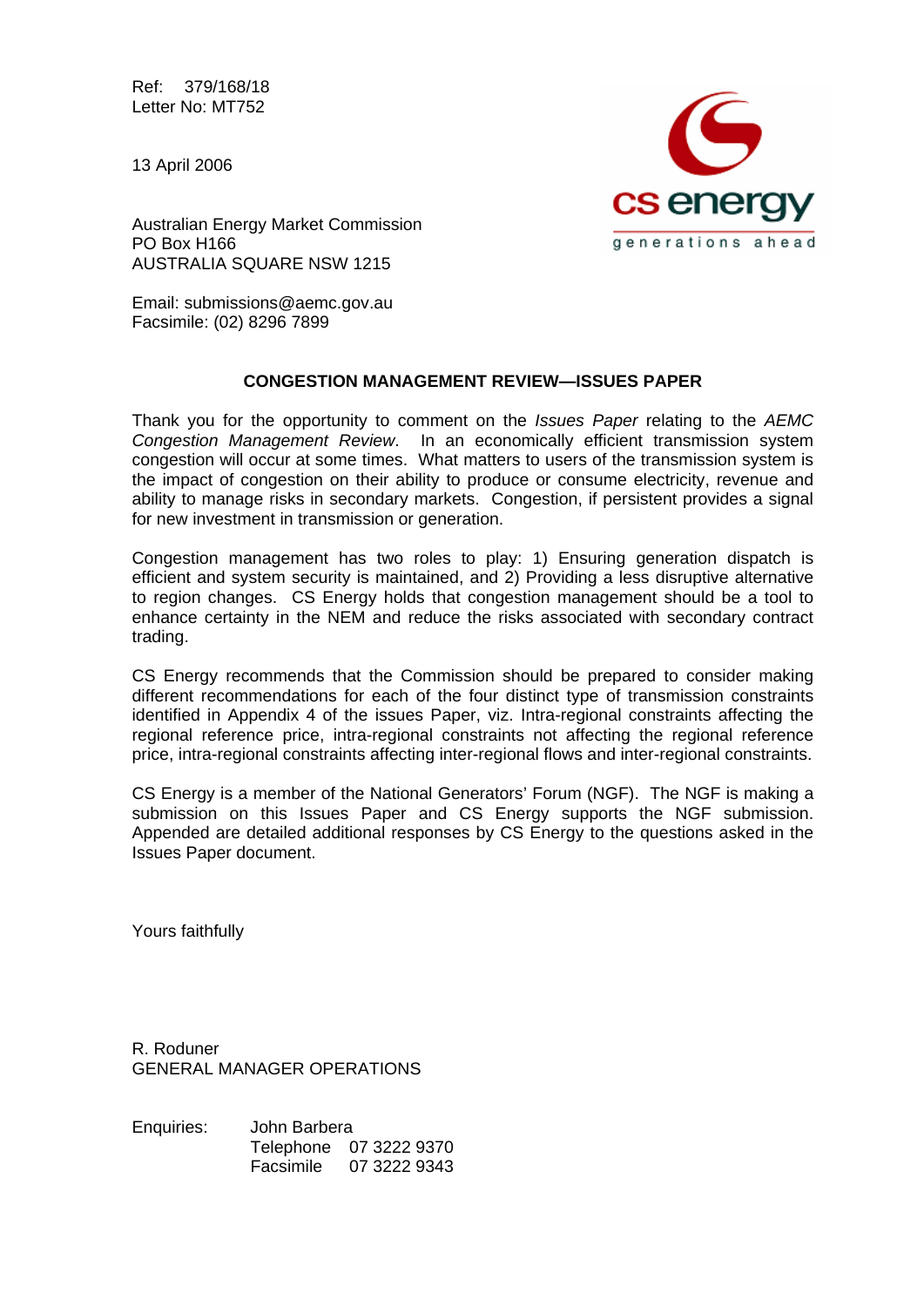# **Appendix—Detailed responses to Issues Paper questions**

**1. Do existing constraints have a material effect on the efficiency of the NEM? What is the nature and materiality of these constraints? Why is it that these constraints have not been addressed to date? Are there specific points of congestion that should be addressed in advance of the establishment of a new congestion management regime?** 

Constraints within the Queensland region do not have a material effect on the efficiency of the NEM. The most significant constraint in Queensland, the Tarong constraint, rarely binds. The Tarong constraint is an intra-regional constraint, which impacts inter-regional flows. The consequence of this constraint binding for southward flow on the QLD to NSW interconnector (QNI) is that NEMMCO will constrain the inter-regional flow to zero, allowing NSW generation to be inefficiently dispatched in preference to Queensland generation. For northward flow Queensland generators have an incentive to bid below cost to maximise dispatch and be settled on the Qld price, which may not necessarily result inefficient dispatch. To date the impact of the Tarong constraint is quite small due to its infrequent occurrence and the near parity of fuel costs between the regions QLD1 and NSW1.

The few constraints occurring entirely within Queensland have not been explicitly addressed to date for three reasons:

- The constraints do not bind sufficiently frequently to have been of concern to participants.
- Queensland is experiencing sufficient new investment in generation and adequate transmission investment. This demonstrates that the market signals associated with congestion are working.
- The only avenue available at the moment for addressing constraints is a region boundary change. A boundary change is extremely disruptive and has dramatic consequences for secondary markets because of issues around inter-regional trading and basis risk.

The constraint between Murray and Tumut in the SNOWY1 region is acknowledged across the entire market as a special case, which should be addressed as a priority. This constraint has been the subject of several Rule change proposals recently. CS Energy believes that the Snowy Hydro proposal to remove the SNOWY1 region and redistribute its generation between NSW1 and VIC1 should proceed in advance of a new congestion management regime. The Murray-Tumut constraint is unique because the constraint binds for significant periods, there is no customer load in the region, only one participant is affected, the proposals have already been consulted on, and the outcome would reduce the number of regions and consequently simplify the NEM and minimise secondary market issues.

## **2. Given the development of the NEM and the recommendations of reviews undertaken to date, what are the significant priority issues for this Review?**

There are three issues that are priority items for this review:

- Maximising the efficient use of existing transmission assets. It is important that TNSPs have suitable incentives to maintain and operate their assets in such a way as to maximize their utility. These should include incentives to schedule outages having appropriate regard to likely market outcomes, and not being overly conservative in rating transmission capacity.
- The Regulatory Test and regulated returns should provide suitable incentives for appropriate investment.
- Constraints should not be completely eliminated. The cost of eliminating all transmission constraints would be prohibitive. In deciding which constraints to eliminate a value must be placed on keeping the market competitive and simple. This value should be added to other benefits in the Regulatory Test assessment. The assessment would use criteria such as:
	- Participation level—more participation is better.
	- Complexity—simpler market structures are better.
	- Secondary markets for risk management—more liquidity is better. The ease of participation in secondary markets enhances risk management.
	- Transparency—easier to understand is better. A simple outcome will have limited opportunity for arbitrage, or taking advantage of complexity, or exploiting participants' lack of understanding.
	- Encourages new entrants and competitive pressure—increased competition is better.

These criteria are consistent with and tend to promote the NEM Objective.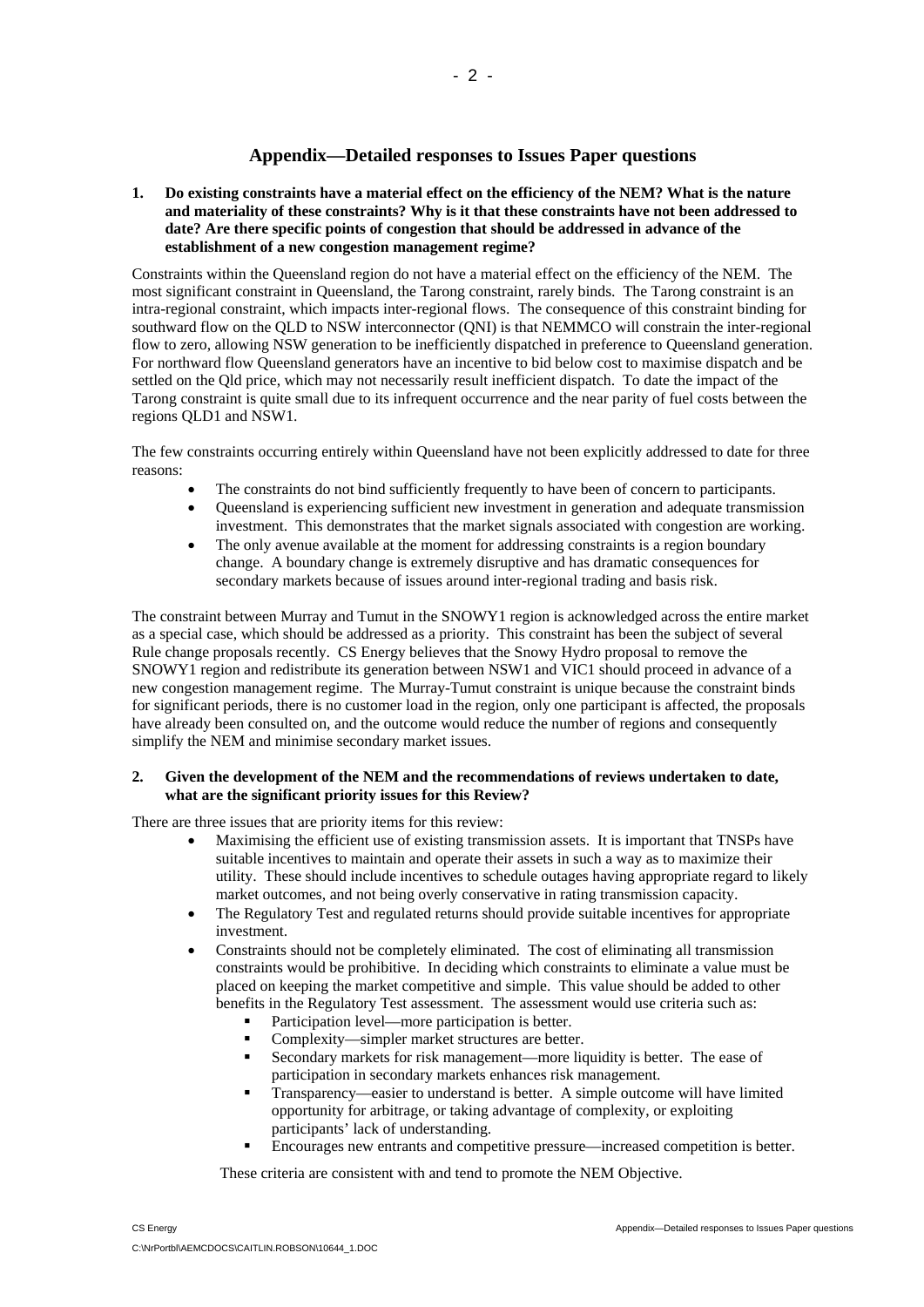## **3. What are the key questions the Commission should seek to examine quantitatively as part of the Review? What key factors should the Commission take into account in this modelling analysis?**

Questions for which the Commission should seek quantitative answers are:

- How does congestion affect settlement prices for participants?
- What is the effect of the constraints on participant behaviour?
- What is the effect on dispatch efficiency?
- Should generator terms, which can change during a dispatch interval, appear on the right hand side of an Option 4 constraint that limits transmission flow?

Key factors to take into account include:

- Duration of the constraint.
- Regional price during the constraint. For example, if the constraint between Central Queensland and Southern Queensland binds, a bidding war would start. However dispatch inefficiencies are minimal for regional prices below \$300 as high cost gas turbines would not participate.

#### **4. Are there any material problems with the 'option 4' approach to constraint formulation to managing system security and reliability? How might such problems be addressed while continuing to maintain system security and reliability?**

The Option 4 approach is preferred as acceptable and it maximises NEMMCO's ability to mange system security and leads to efficient dispatch of generation bids. However in some cases the difference between dispatch and settlement arrangements can lead to distorted bidding incentives and inefficient dispatch to manage negative settlement residues.

# **5. Are there any other problems, other than constraint formulation, with the management of system security in the context of the current congestion management regime? How might any such problems be addressed?**

Presently the situation occurs in North Queensland where generators that would be constrained on, to run at prices below their fuel cost, make themselves unavailable. NEMMCO is then required to direct this plant to operate.

The Commission should examine whether a CSP/CSC regime will fix this. Network support payments may be suitable in this type of situation as a proxy for transmission investment. In a case such as this a region boundary change would be a last resort measure because it does not fix the underlying problem.

# **6. How material are reductions in the dispatch and pricing efficiencies due to binding intraregional constraints under the current arrangements? How can they be quantified?**

The losses of efficiency due to binding intraregional constraints are only material when accompanied by high regional prices. Historically such incidents have been of short duration and so there has been little opportunity for the cost to accumulate to any significant extent.

The Commission should quantify the changes in efficiencies due to these constraints by market modelling using typical bidding behaviour and analysis of costs. It would be most appropriate to use the same cost analysis as for the Regulatory Test, i.e. the short run marginal cost data provided by ACIL.

# **7. How material are the reductions in dispatch and pricing efficiencies due to the management of negative settlements residues under the current arrangements? How can they be quantified?**

The present arrangement of curtailing inter-regional flows to prevent negative settlement residues can have a very material impact on the efficient dispatch of generation. The loss of efficiency should be quantified in the same manner as that used for assessing costs and benefits under the Regulatory Test. However, the Commission must develop a methodology for assigning value to energy constrained generation which has a near zero variable cost, i.e. hydro plant.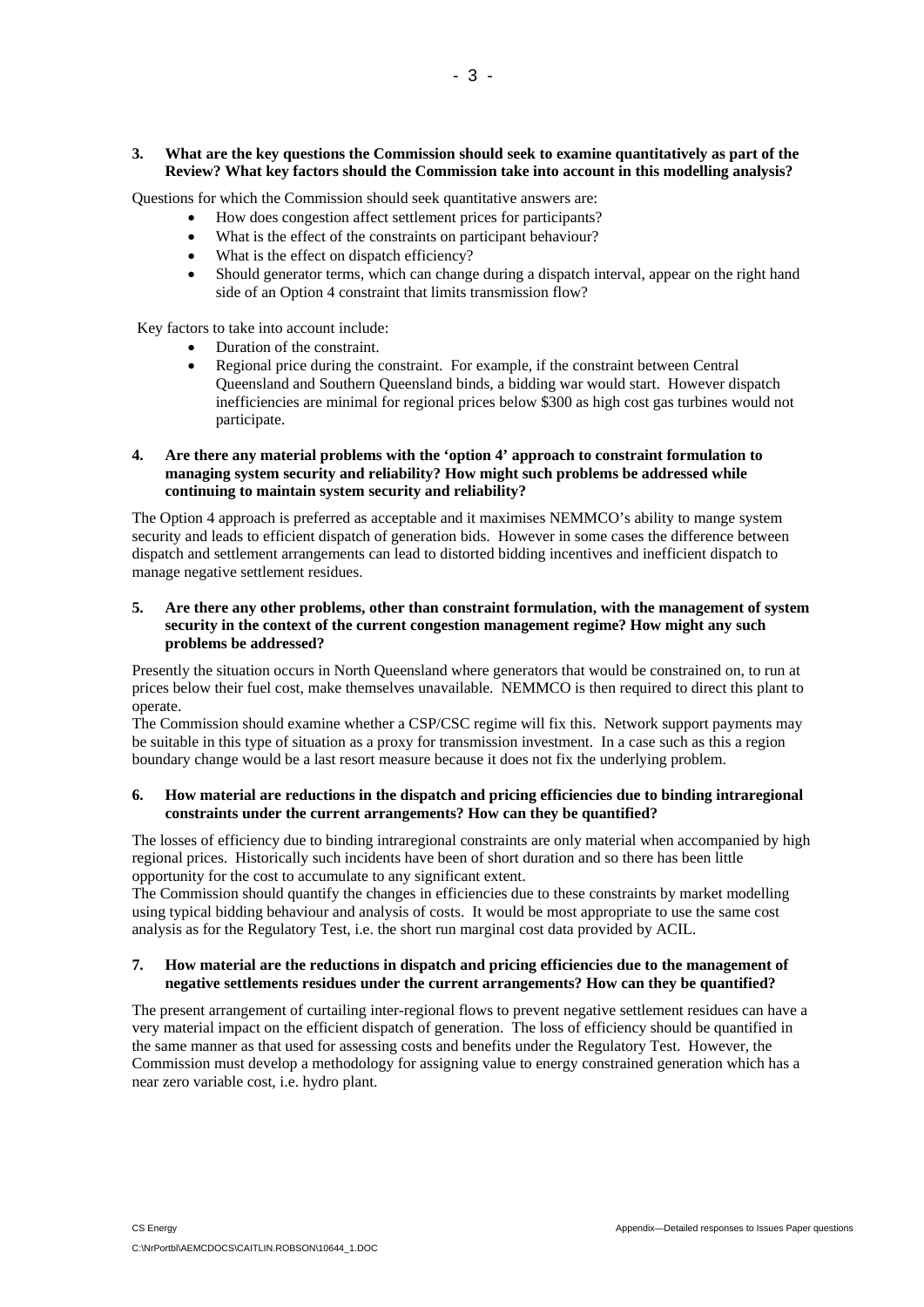## **8. Have the existing arrangements resulted in materially inefficient investments? Could the existing arrangements result in materially inefficient investments in the future? What kind of inefficiencies may result?**

 $-4 -$ 

There is no evidence to date of inefficient investment as a result of the present arrangements. However it is possible for new generation investment to be placed at a location that increases the level of constraints for existing plant. This could be addressed by providing transmission rights (possibly by a CSC arrangement) to existing plant, but having new generation wait an appropriate period (5 years) before sharing in those rights. There is need to strike a balance between providing effective location signals, and a barrier to new entrants.

## **9. How well do existing arrangements provide signals for efficient investment over time and locationally using the least-cost technology—generation, network demand side management or non-electricity alternatives?**

Generators face a significant issue with committing plant to a constrained part of the transmission network ahead of transmission investment. There is a serious risk that another generator could build plant in a suitable location to eliminate the need for the transmission investment. Additionally, a constraint may only bind for a small portion of time and only have a small impact on the business case. Hence, constraints are a significant factor in determining new plant location under the current arrangements.

## **10. Does the potential to be constrained-off or constrained-on relative to the regional reference price result in material risks for market participants? How are those risks managed?**

The potential to be constrained on or off is a significant and material risk for generators to manage. At present this risk is managed by reductions in secondary market contract positions. Introduction of new regions would add price risk and mandate management of inter-regional positions and basis risk.

## **11. Do market participants face problems in managing risk due to the nature of the instruments available, or the liquidity of market for those instruments? If so, how are those problems related to the current approach to congestion management?**

Liquidity in the secondary markets is improving all the time. Evidence of this can be found in the narrowing of the spread between bids and offers, the increasing number of MW traded at each reference node and the increasing volume of transactions in the secondary markets.

Constraints that impact the market in a significant way are not frequent and are of short duration, so do not reduce liquidity. It is common practice for generators to hold some reserve capacity to allow for plant breakdowns or constraints, but not both. In general, the probability of a breakdown occurring at the same time as a constraint binding is considered too low to be of concern. Hence creating additional regions would not increase volumes hedged.

## **12. Are there problems in accessing information to support effective risk management in the context of congestion in the NEM? Is the lack of exchange based trading a problem in this context?**

Current arrangements are adequate.

## **13. Does the current design of IRSR units impact the ability of participants to efficiently manage interregional price risk?**

The current IRSR unit design is that the units are not firm. This is a serious issue for participants. In addition, the present design makes it difficult to match hedge positions with IRSR unit holdings. As a result of these problems there is a view that most holders of IRSR units use these instruments for speculation rather than hedging.

The current IRSR design is suitable for the current set of regions in the NEM, however if more regions were added and loop flows thereby created the existing arrangements would be wholly inadequate. With additional regions there would be little choice but to abandon the IRSR system and institute something akin to financial transmission rights (FTRs), with auctions to be cleared using a dispatch-type process. There would also be a need for secondary markets in these rights with trading between participants to allow each to accommodate their individual point-to-point requirements.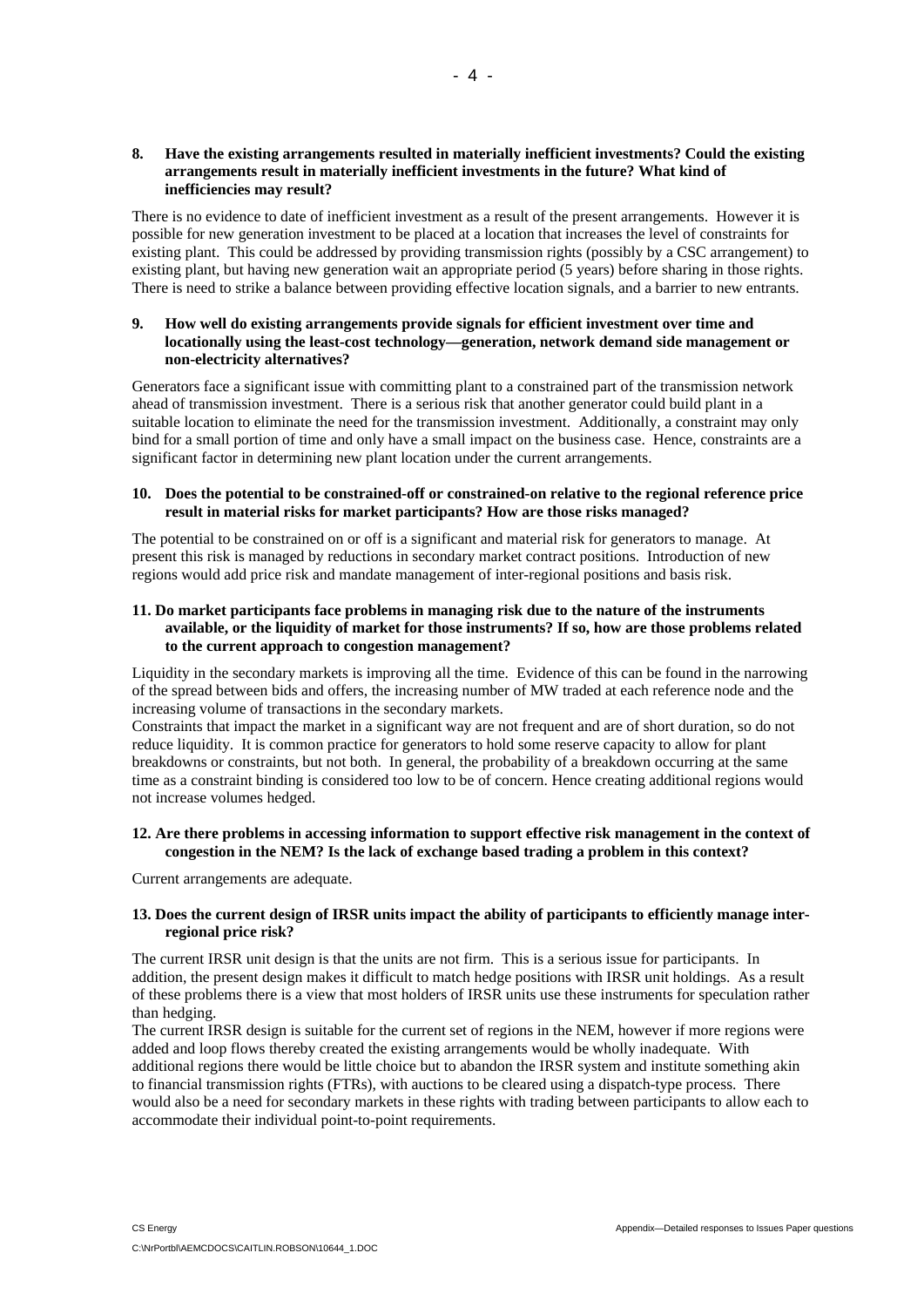## **14. Has the uncertainty regarding regulatory process and decisions created material risks for participants?**

Any regulatory uncertainty in an industry where the investment lifetimes are as long as those for generating plant poses a material risk.

Sufficient investment has been occurring on the basis of the current rules and a moratorium on region boundary changes. The expectation of participants is that grandfathering arrangements will protect the interests of those who have invested under the current circumstances. It is essential that participants have certainty that their investments will remain on the same footing into the future.

**15. Do market participants face problems in managing risk due to a lack of transparency associated with the current approach to congestion management? If so, what are the nature and materiality of these problems?** 

Existing arrangements are sufficiently transparent.

**16. Are there any additional issues with the current congestion management regime that should be considered as part of the Review? How can the materiality of these concerns be quantified?** 

All known issues have been raised in this consultation paper.

## **17. Is this an appropriate characterisation of the current arrangements in the NEM for the purposes of assessing potential improvements to the congestion management regime?**

The approach to congestion management outlined in 5.1.2 of the Issues Paper is not quite a true representation of the current situation.

Presently there is a moratorium on region boundary changes. This means that, de facto, the region boundary change criteria in the Rules are not those presently in place. The Commission should consider revising their characterisation of the boundary change criteria to reflect how they actually stand.

Despite the imminent expiration of the derogation under which NEMMCO manages counter price flows, there is clearly an intention in the current market design that counter price flows be managed in some way. This cap should be considered as a feature of the existing approach to congestion management.

# **18. Is the proposed 'staged approach' to congestion management an appropriate framework? Is it the most effective response to those problems? Is it technically and commercially feasible?**

The proposed staged approach is acceptable but it should also allow for the possibility that some constraints are adequately addresses by a constraint management mechanism and never need to progress to a regional boundary change.

# **19. Has the NEM had material congestion problems which have not been enduring? Is it likely to do so in future?**

Presently the Tarong constraint is viewed as material by some participants but is not enduring. Others constraints such as Southwest Queensland and central to south Queensland are also likely to occur over time. However, these constraints will generally be of short duration, as the Tarong constraint is, due to ongoing investment in transmission, generation and load.

#### **20. Are the costs of an interim congestion regime (discussed in greater detail below) clearly lower than the costs associated with region boundary change?**

The costs associated with a region boundary change are enormous including the effects of disruption in secondary market and value changes for existing investment. An interim congestion regime will in almost every case be a preferable, lower cost alternative.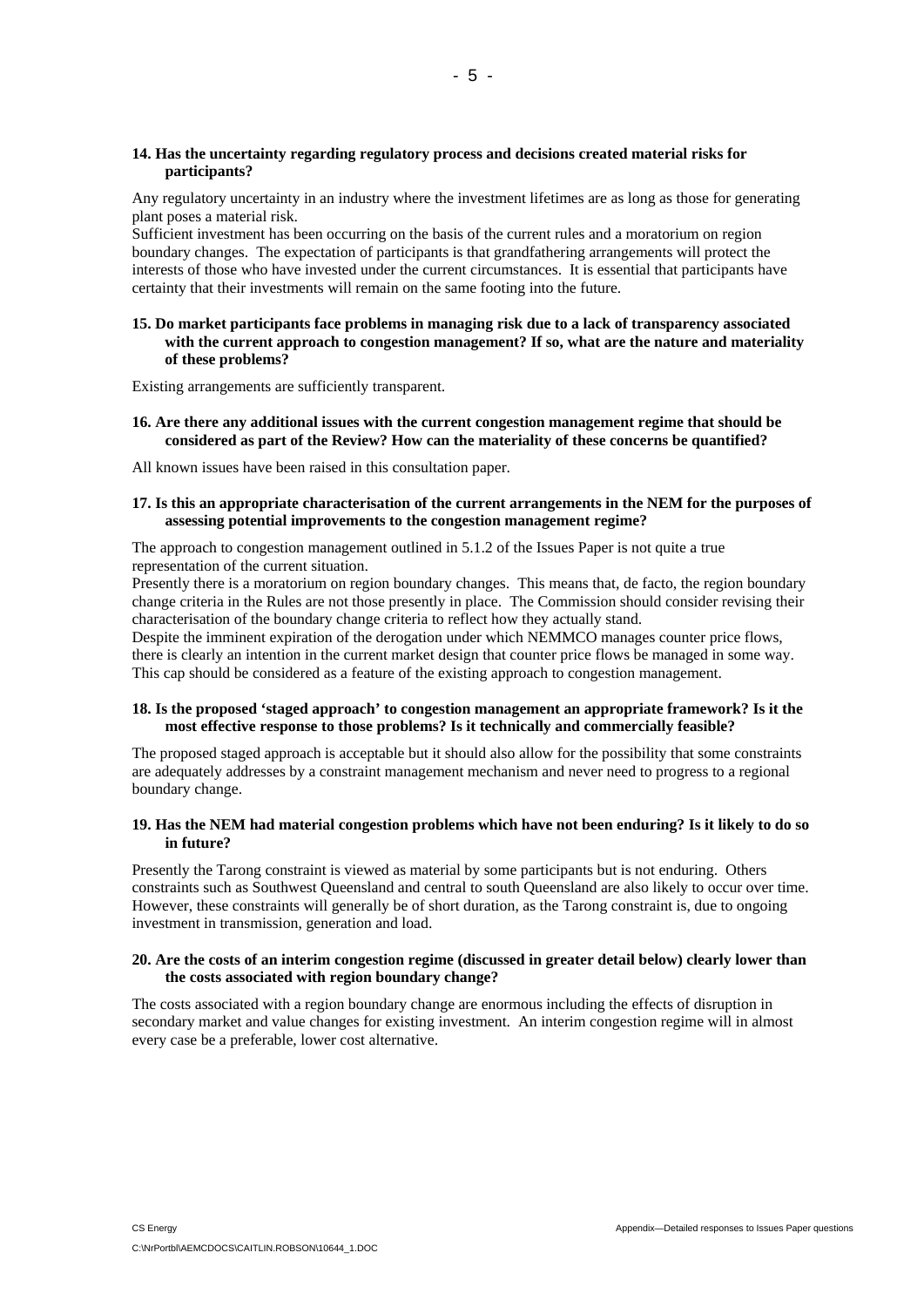## **21. What triggers should be considered for the introduction of various congestion management tools under a staged approach? Which institutions should be responsible for recommending and approving the introduction of congestion management tools at each stage?**

NEMMCO should be charged with monitoring the system and the market and recommending the implementation of a congestion management tool. A consultation on the recommendation should then occur to decide if the congestion management tool should be implemented. Thus, NEMMCO monitors and recommends a review, and the AEMC undertakes the consultation. Alternatively, a review could be triggered at the request of the affected participants.

In setting the triggers for a review of the need to introduce a congestion management tool for a particular constraint the "system normal" and "maintenance outage" conditions should be treated differently. The trigger for a review of the need for a congestion management tool can be time based or based on the shadow price of the constraint. The basis for introducing a congestion management tool to manage a constraint should be strictly efficiency; i.e. cost based, not market price based.

## **22. What role should region boundary changes play in managing congestion, particularly in a staged response? How much emphasis should be placed on that role?**

Changes to region boundaries must be considered as an absolute last resort and then only undertaken if it can be shown to provide a material benefit over an alternative constraint management regime, such as a CSP/CSC arrangement.

## **23. Is the economic boundary change criterion proposed in the MCE region boundary Rule change proposal consistent with the staged approach to congestion management? What further efficiency gains would be realised from region boundary change, after the introduction of an interim congestion management tool?**

The MCE proposal is consistent with the staged approach to congestion management. Further efficiency gains from changing the region boundaries following the introduction of a suitably defined congestion management tool are likely to be small. However, there is a role for the boundary review process if too many congestion management instances lead to a complex and effectively unworkable system from the point of view of participants.

## **24. To what extent will firming-up IRSRs facilitate inter-regional trade? What is the best approach to firming up IRSRs and how would this work?**

Firming up the IRSRs is desirable, and the best method to achieve this would be via the implementation of CSP/CSC arrangements, which would also take into account the behaviour of participants. The other issues around the IRSRs are physical, and any attempt to make a party bear these physical risks will only result in an overly conservative approach to setting the number of units sold.

## **25. Is there a need to review the case for the 'option 4' constraint formulation approach in the context of this Review? If so, what would be advantages and disadvantages of moving away from an 'option 4' approach to constraint formulation?**

The option 4 formulation has been generally accepted as the optimum constraint formulation. There is, therefore, no need to move away from the accepted optimum.

## **26. What would be the effect of ceasing NEMMCO intervention to manage counter price flows? To what degree does this depend on other factors such as the region boundary criteria and process?**

In the absence of a mechanism like the CSP/CSC regime counter price flows can result in significant negative settlement residues and expose NEMMCO to excessive financial risks. The recent review of funding for negative residues from auction proceeds should allow a higher, more manageable trigger to be set for NEMMCO's intervention.

## **27. How should negative settlements residues be funded? Should the current process of offsetting negative residues with positive residues within the current billing week be continued or changed?**

Negative residues should be funded from auction proceeds.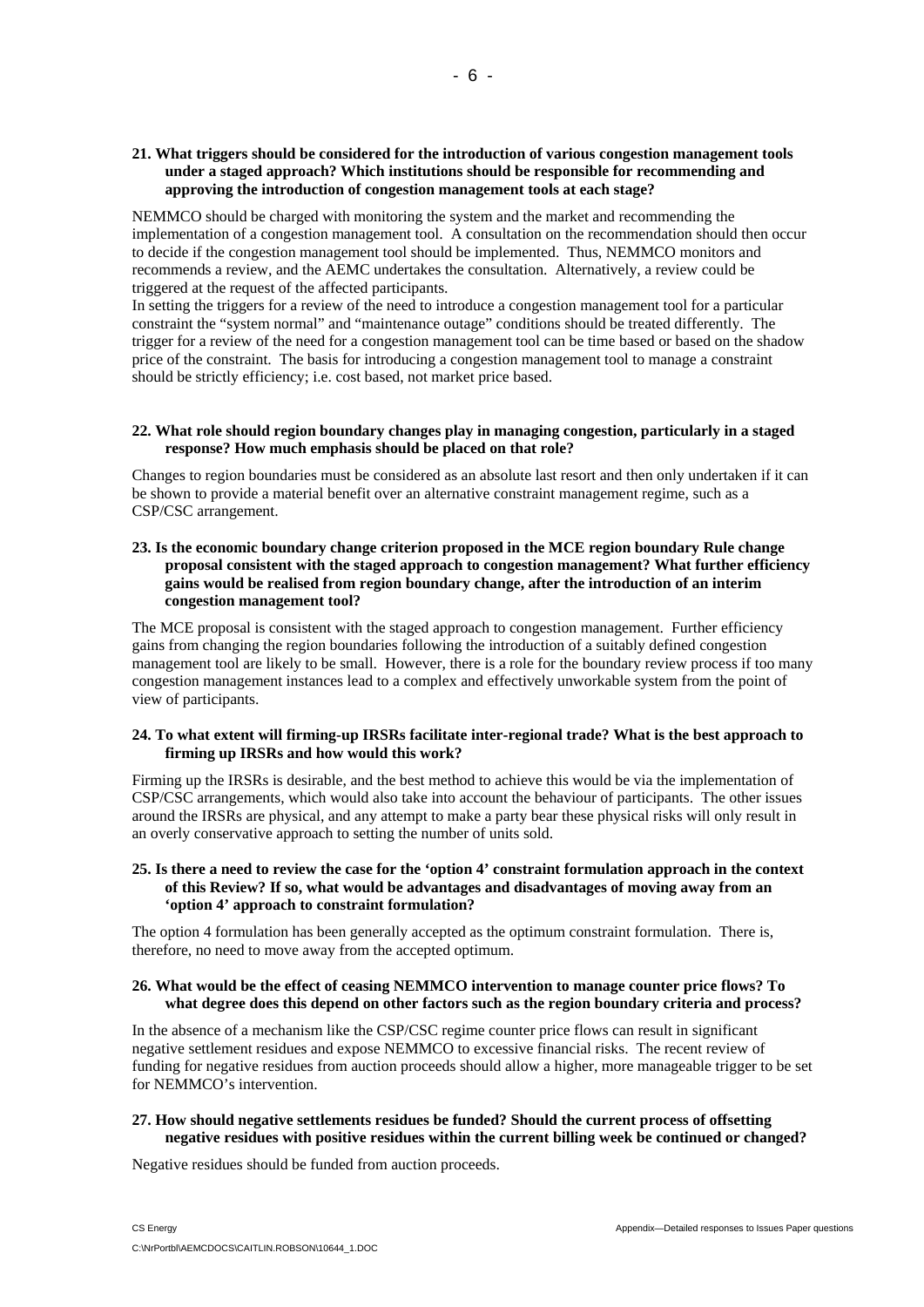## **28. Are constrained-on payments an appropriate solution to generators being paid regional reference prices less than what they offer? If so, what principles should apply for determining the size of payments, who should apply them and how should they be funded?**

Payments should be made to constrained-on generators. The payments would be best determined using the same method applied to compensate generators who are directed by NEMMCO to operate. Preferably the rate should be predetermined and set for a period.

## **29. Would the funding of constrained on payments be likely to introduce a material financial risk for participants making the payments? How could this risk be managed?**

Customers who benefit from the generating plant being constrained-on should also pay for this service. Predetermined rates for the constrained-on plant and the affected customers would help in mitigating the risk and provide clear economic signals for transmission or generation investment.

## **30. Would there be merit in extending the existing NSAs as a congestion management tool in the NEM? If so, how should such arrangements be implemented?**

In North Queensland NSAs are used to ensure the reliability of supply and have been determined to be a less expensive option than investment in transmission. These types of arrangements remain suitable as a congestion management tool so long as the negotiated payments are competitive with transmission or generation investment. The NSA process could be improved by allowing a tender process, which includes the option for new entrants to construct suitable plant.

## **31. Should NCAS support contracts be used to enhance transmission network capability? If so, who should offer these contracts?**

NCAS support contracts are presently being used to enhance transmission and TNSPs are the counterparty to these agreements. There is no reason to change this.

## **32. Is there merit in having TNSPs responsible for procurement of NCAS, rather than NEMMCO, so that NCAS forms a part of the Network Services? If so, how should this be arranged?**

An advantage in NEMMCO continuing to procure these services is that the availability and price could conceivably be managed by the dispatch algorithm.

## **33. What would be the best way of funding NCAS payments and how should this be implemented?**

NCAS payments would best be funded by the TNSPs passing these costs on through TUOS.

## **34. Is the allocation of CSCs a necessary element of a CSP/CSC regime, or would it be practical to introduce CSPs without simultaneously allocating CSCs?**

The purpose of a constraint management regime is to encourage efficient dispatch behaviour without the disruption, cost and risks associated with a region boundary change. The failure to allocate CSCs at the time a CSP regime is enacted would make the arrangement unpalatable to participants.

## **35. If CSCs are a necessary component, what is the optimal way to allocate CSCs? What effect will this have on the ability to introduce CSPs rapidly and flexibly?**

CSCs must be allocated to existing participants prior to the start of any arrangements for congestion management where CSCs are used. It is likely that whatever method of allocation is used will be controversial, and CS Energy believes that allocating CSCs pro rata on installed capacity is the fairest and simplest method. Pro rata allocation to existing capacity would also provide locational signals to new entrants in the situation where they do not receive CSCs in a certain location because they make the constraint worse. However, it is not reasonable for the initial allocation of CSCs to be in perpetuity. To allocate CSCs forever would not allow for changes to market circumstances, and would be a barrier to new entrants. A compromise would be to allocate CSCs to new generation entrants after five years of operation. These arrangements would permit a CSP/CSC regime to be introduced rapidly because the financial impact on existing participants would be minimal. For this reason a CSP/CSC scheme would be preferable to restricting transmission flows to control counter price flows.